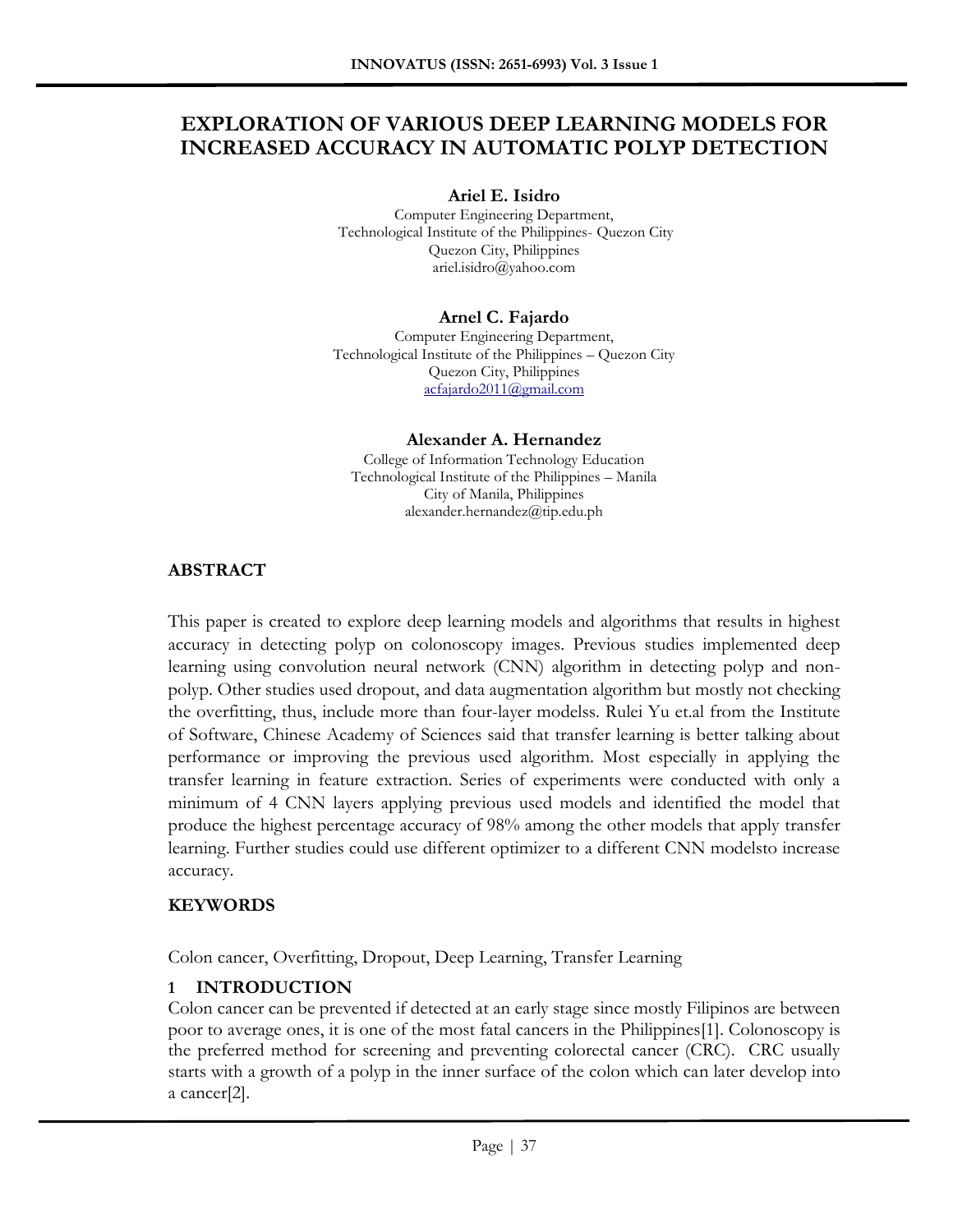Technology arises machine learning became important application to detect diseases such as CRC. Machine Learning is very useful in creating devices like the detection of colon cancer to images and other object detection[3]. In the previous machine-learning study such as computer vision is based from CADe and/or CADx (Computer Aided Detection and diagnosis)colonoscopy was proposed for system development and clinical testing to detect colonoscopy[4].

The Convolution Neural Network is the most popular computer vision used as image classification in a deep learning algorithm[5].Deep Learning was also used in agricultural area such as leaf disease detection, land cover classification and other fields of training models[6]. Apparently, deep learning used large dataset to increase accuracy[7].This situation has changed with the appearance of the large-scale dataset in deep learning models. One of the great success of CNN is to use large dataset for training[8].A study improve the performance by training a network on all 15 million images and 22,000 ImageNet classes[9]. Mostly deep learning uses Convolutional Neural Network (CNN) in sharing modules and their weights between multiple neural networks to a heterogeneous distributed infrastructure [10]that can be used to improve medical image classification. Simply to apply transfer of learning to different task weight initialization is a part of implementation. The most popular deep learning approach is the supervised pre-training[9] for transfer learning. Later transfer of learning from previous tasks was said to be effective to conduct series of test and improve the performance of the study. As mentioned that pre-trained transfer learning technique is when the learner must perform two or more different tasks[9] in short the datasets are the same while the application to different environment is different.

Conventional CNN architectures make it suitable for training with smaller datasets[7]. Therefore, one of the architectures used in this paper is the deep learning in a simple CNN layer model. Also, small datasets with different models can produce high accuracy. One of the methods of improving the accuracy of the small datasets is using data augmentation algorithm. In the study of classifying fish species produces 99 percent accuracy using the existing CNN model VGG16, a deep convolutional neural network with retraining of the model, fine-tuning, data augmentation and optimization[11]. Likewise VGG pre-trained on 1.2 million images from the ImageNet database[12] shows its good output and VGG19 was used to detect polyp.

This paper also used Adam optimizer like the study that develop deep learning solutions for medical applications[3]. Apparently, researchers used to minimize the overfitting in machine learning algorithm to train the datasets much faster and make better predictions[13], thus, dropout can improve performance[13] because it drops the hidden unit during training[14]. In order to realize transfer learning, application of Adam optimizer, dropout and over-fitting to series of experiments are used to Simple CNN, Augmentation and VGG19 models. The following section discusses related study for polyp detection and deep learning models. Section III is about the method used while the fourth part is the results and discussion.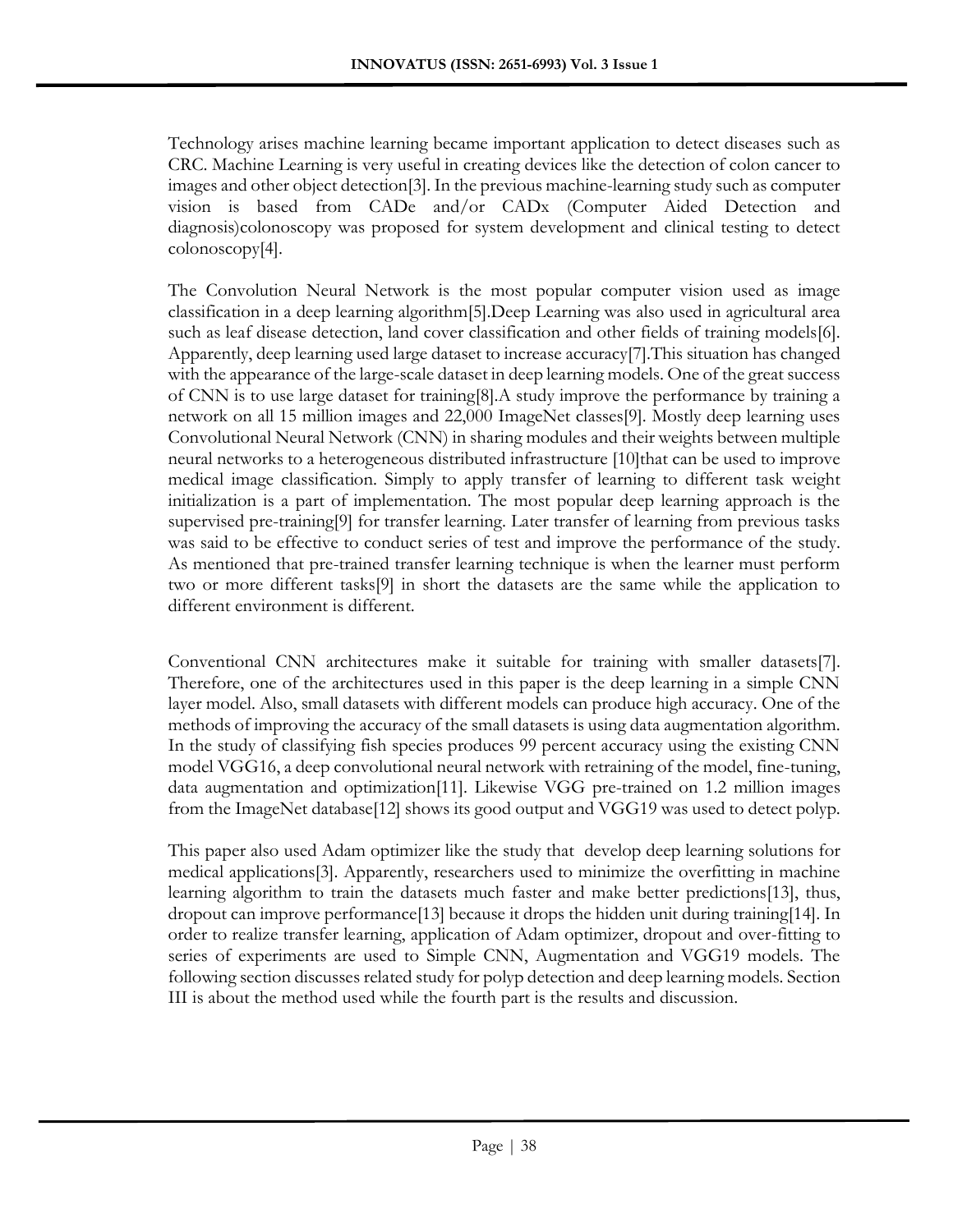#### **2 RELATED WORKS**

This section discusses the related works about polyp detection and the deep learning models.

## **2.1 POLYP DETECTION**

Automated polyp detection uses computer programs as an alternative and better solution. The suggested solution examines the images that are obtained during colonoscopy where it determines whether a polyp is present or not. The paper published by Tajbakhsh[15] attained a 96% success rate in detecting polyp. But the technique used here showed tedious manual pre-processing. The automated polyp detection technique consisted of four stages: (1) constructing an edge map for an input image, (2) refining the edge map by classifying every edge pixel into polyp and non-polyp categories using context information, (3) localizing polyp candidates from the refined edge maps using shape information, and (4) placing a band around each polyp candidate to measure the probability of being a polyp.

The use of image processing and analysis in the medical industry posed a great potential in automating polyp detection and reducing loss of life due to colon-cancer. Studies proved that this technology has greatly reduced miss detection of polyps which leads to late detection of colon cancer[15]. However, the success rate registered by above mentioned researches may still require further studies must to be conducted as the highest success rate in polyp detection. After reading previous studies 96% is the highest accuracy[16]and this leads significant amount of complex manual pre-processing.

Besides, automatic colon polyp detection using Convolutional Encoder-Decoder model with Auto encoders, batch normalization, relu, pooling, up sampling, softmax[17] was used. Polyp detection using regression-based CNN focuses to ResYOLO algorithm and came up with 88.6 % precision[18]. Furthermore, the paper about convolutional neural network (CNN) for polyp detection that is constructed based on Single Shot MultiBox Detector (SSD) architecture[19]with max pooling layers has the precision of 90.4%.

## **2.2 DEEP LEARNING MODELS**

Deep Learning Models often composes of layers with different operations and functions conducted to come up an output easily especially to a large scale of data sets. Mostly the learning of features is better or the learning is faster, better generalization to new data, and better predictions when using the final models[3] with large parameters. The exploration of deep learning models which is figuring automatically the right set of features or simply features learning[3]from a raw data. Fully connected deep neural networks, Convolutional Neural Networks (CNNs), recurrent neural networks (RNNs), Long Short-Term Memory (LSTM) networks are used. Researchers also mentioned Biomedicine NiftyNet[20] as deep learning platform that supports image segmentation, regression, generation and representation learning applications for medical imaging. Moreover, computer vision was used in deep learning framework that produces better recognition accuracy and higher robustness in complex environment[21]. Latest advances of CNN focuses to many tasks such as image classification, object detection, object tracking, pose estimation, text detection, visual saliency detection, action recognition, scene labelling, speech and natural language processing[8]. The detection of erosions and ulcerations in deep neural network[19]was also applied in deep learning Convolution Neural Network.

Polyp detection using CNN-SVM (Convolution Neural Network-Support Vector Machine)classifier was used in different studies and Alexnet as feature extractor[22]. Additionally, Haibing Wu and XiaodongGu[13]propose to use dropout at the max pooling layer. The said study has different way of pre-trained CNN with proper fine-tuning received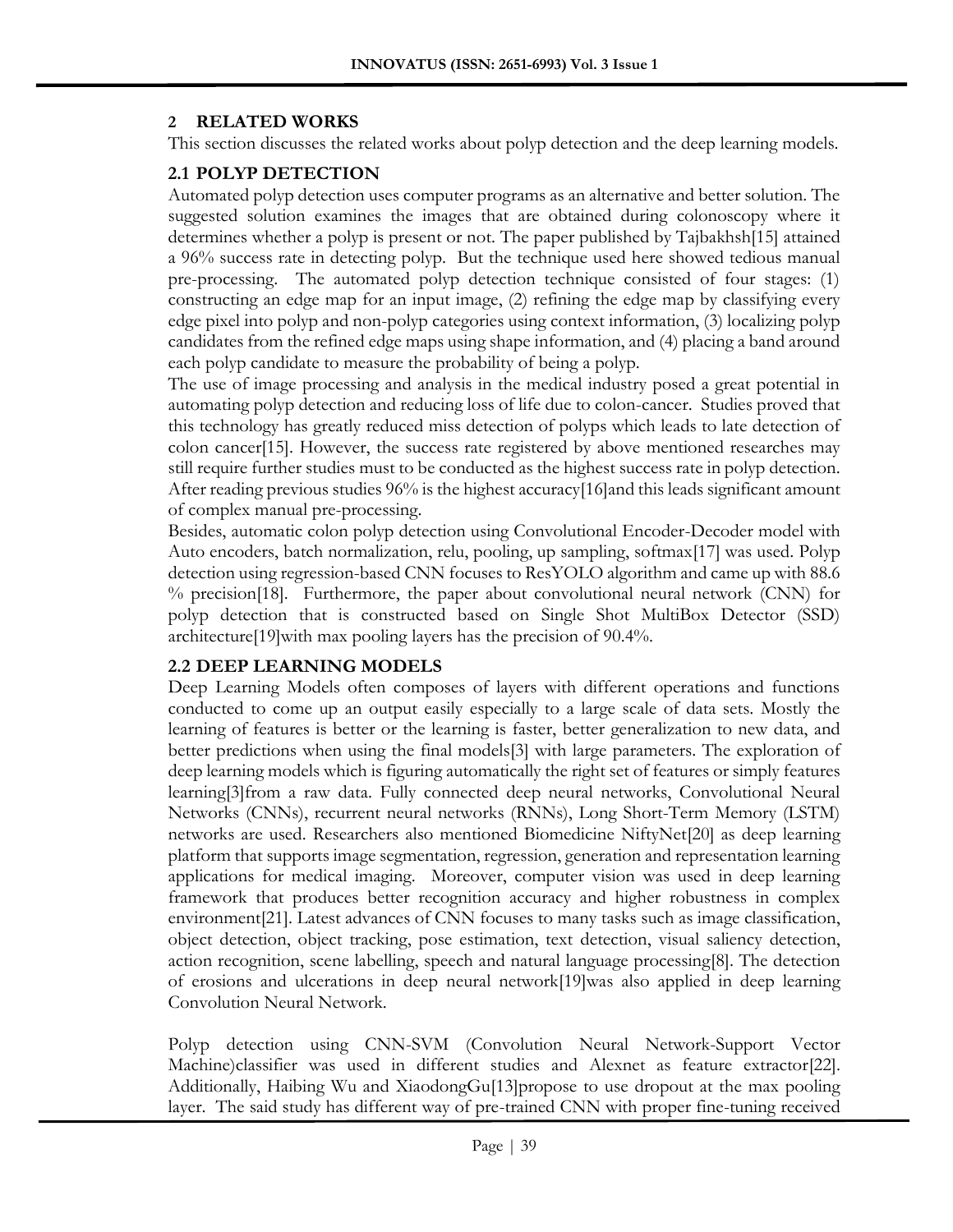a lot of attention in various signal processing fields. It focuses a dictionary learning algorithm and classified polyps in 95% accuracy, sensitivity, specificity, and precision.

## **3 METHODOLOGY**

Simple Convolutional Neural Network(CNN) is the trained model. The IPO chart below shows the basic structure of a Convolutional Neural Network. The input image is shown in Fig. 1as the input to CNN process which outputs the classification where it is polyp or nonpolyp image.



**Figure 1**. Convolutional Neural Network (CNN) involves three major process: (a) Input Image (b) Convolution (c) Prediction[23]

Fig.1 illustrates a typical convolutional neural network. It consists of three main elements which are the input image, the convolutional layer and the prediction layer[23]. The input image is the original image to be trained. Given that the input is a colored image, then it shall be decomposed according to the intensities of the red, green, and blue as described in the RGB color model. It is CNN layer normally a three-stage layer starting from the convolution. During this stage, the input image is convolved using a predetermined filter or kernel yield a matrix called a feature map. By convolving, the dot product of the kernel and the region under it is computed. The kernel is moved using a sliding window technique pixel-by-pixel. After convolution, the activation function is triggered. Several activation functions could be used but the most popular one is the Rectified Linear Unit function (ReLU). This function retains only the positive values and removes all the negative values. After activation is the pooling layer. At the pooling layer, several algorithms could also be used such as average pooling, max pooling interprets the output of the model. But the most commonly used algorithm in this paper is the max pooling where the maximum value for each sliding windows is retained leaving all the smaller values.

Medicine opens the database CVC colon DB to all researchers. CVC-ClinicDB is a database used by different authors to increase accuracy percentage of detecting polyp on the image for colon cancer patient. The experiments results conducted uses a database from CVC-ClinicDB[24] and the trained dataset consist of 968 different images. The dataset was divided into two classes with labels polyp and normal. Thereafter, the dataset was split into three sets, 80% for training, 10% for validation and the remaining 10% for testing.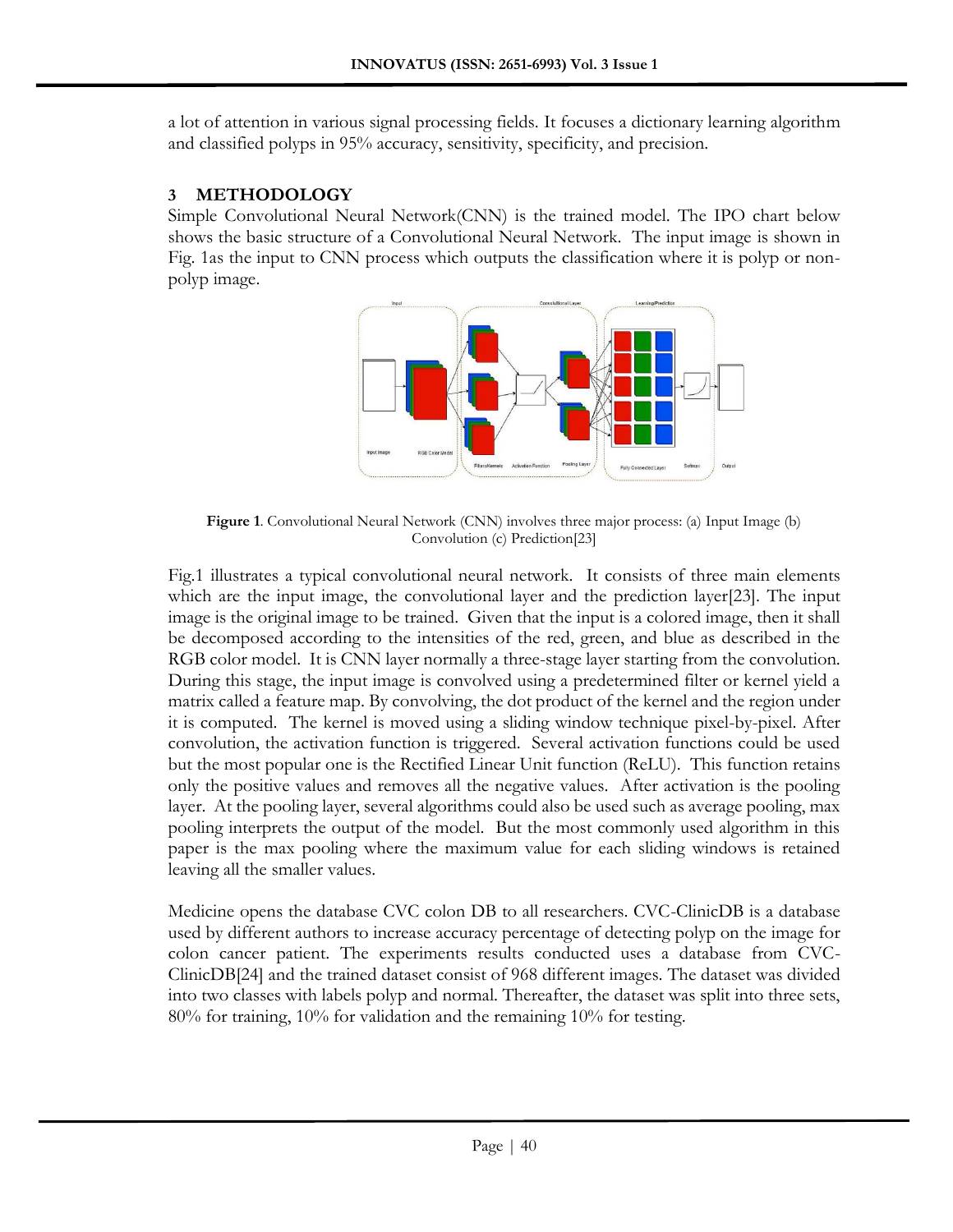## **3.1 DATA PREPARATION**

Data Preparation/Data Pre-processing describe how the data is processed into a usable form such as missing data imputation, typecasting, handling duplicates and outliers[25], and so on. During the data preparation, the polyp and non-polyp (normal) file are first generated from the original dataset of polyp-images and corresponding ground truth. Once the images are generated the image are resized and scaled into usable form since the output created [26]are not uniform in size and width. Fig. 2 and 3 are the sample scaled image.



Figure 2. Scaled Images

Figure 2 left shows the scaled images with polyp while figure on the right shows scaled normal colon image. The scaled image became small by dividing the images by 255.

Keras provides access to a number of top-performing pre-trained models which is usually for image recognition tasks[25]. Keras was used as neural network library then the layers Convolutional 2D grid of pixels, MaxPooling2D as a feature vector representation, Flatten is for performance checker, and Dense is used to predict the probability of classes. Dropout is added to increase accuracy and the Adam as Optimizer.

## **3.2 MODEL TRAINING**

Model Training involves many small linear algebra operations, such as matrix multiplications and dot products[3]to identify the results of the used model. This study uses supervised because the training image data was tallied to the image label.

There are 968 trained datasets to different model. A data generator serves as input to the deep learning model during model training. The generated polyp and non-polyp (normal) images were joined in one training file and identify its length. This came up with single database. The dataset was loaded so scale was used before training it to different models. Also, high epoch was used to check which values result in high accuracy rate. Models used are 1) Simple CNN, 2) Augmentation and 3) VGG19 as Feature Extractor with different value of dropout. The three model were used because data augmentation model reduces over-fitting[11], VGG19 is a popular transfer learning model while a simple CNN has three to four convolution neural network layers.

Max pooling, early stopping, model checkpoint, and patience is equivalent to 200. Early stopping and model checkpoint were used to stop the training after the maximum validation accuracy is reached while the maximum training epoch is 3000.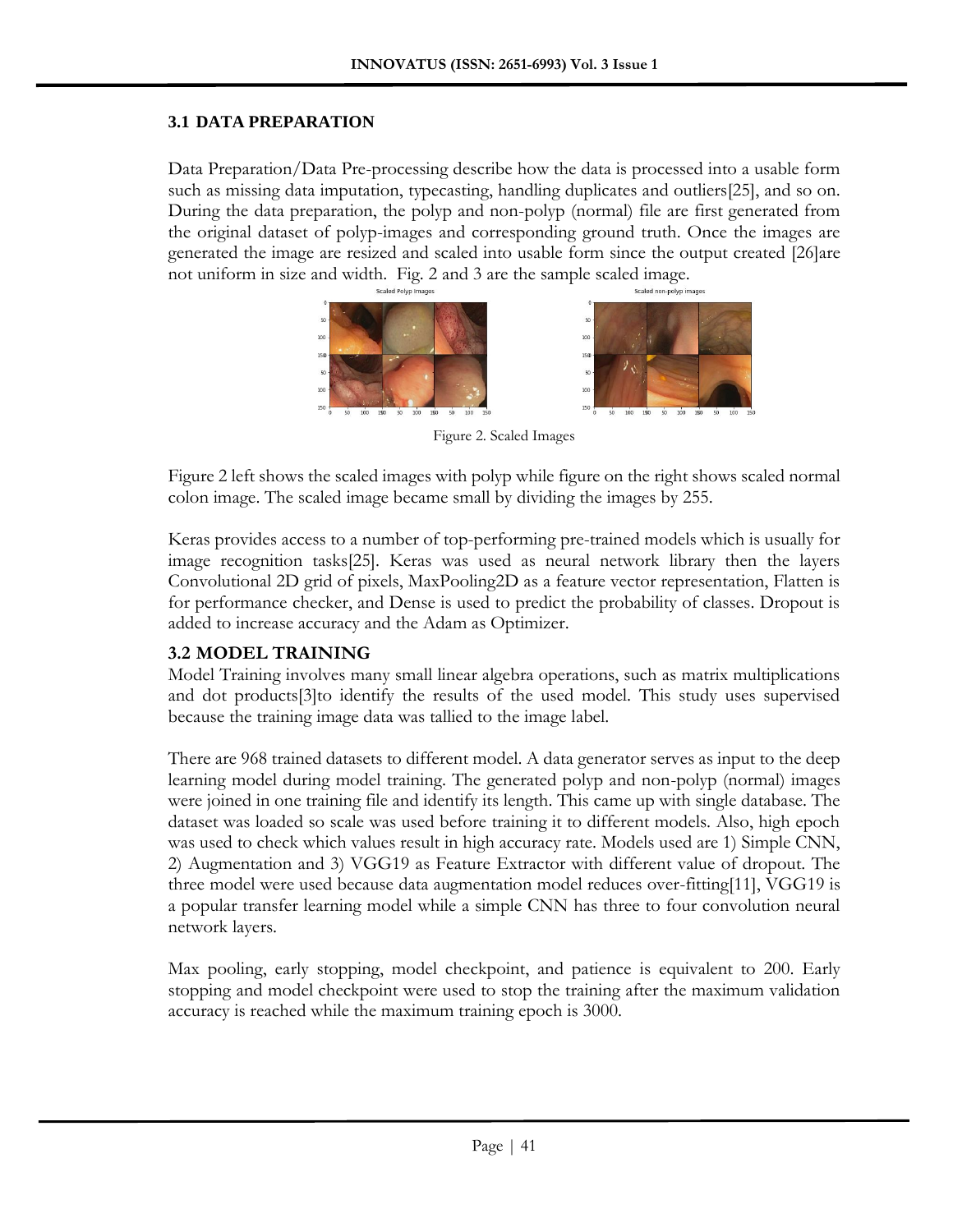| Model                  | <b>Description</b>       | <b>Dropout</b>          | Epoch | Elapsed<br>(min) |
|------------------------|--------------------------|-------------------------|-------|------------------|
|                        |                          | Simple CNN              |       |                  |
| $M1-1$                 | 3CNN                     |                         | 208   | 3.677            |
| M1-1-Best              | 3CNN                     |                         | 15    |                  |
| $M1-2$                 | 4CNN                     |                         | 210   | 2.59762          |
| $M1-2-Best$            | 4CNN                     |                         | 32    |                  |
| $M1-3$                 | 4CNN                     | 0.30.3                  | 213   | 2.72607          |
| M1-3-Best              | 4CNN                     | 0.3 0.3                 | 191   |                  |
| $M1-4$                 | $4\overline{\text{CNN}}$ | 0.3 0.3                 | 255   | 3.18475          |
| M1-4-Best              | 4CNN                     | 0.30.3                  | 113   |                  |
| $M1-5$                 | 4CNN                     | 0.50.5                  | 247   | 3.1145           |
| M1-5-Best              | 4CNN                     | 0.50.5                  | 33    |                  |
|                        |                          |                         |       |                  |
|                        |                          | Augmentation            | 741   |                  |
| $M2-1$<br>M2-Best      | Augment                  |                         | 401   | 77.78            |
| $M2-2$                 | Augment<br>Augment       | 0.30.3                  | 575   | 56.5516          |
|                        |                          |                         | 375   |                  |
| $M2-2-Best$            | Augment                  | 0.3 0.3                 |       |                  |
| $M2-3$                 | Augment                  | 0.50.5                  | 695   | 72.74423         |
| M2-3-Best              | Augment                  | 0.50.5                  | 332   |                  |
|                        |                          | VGG19 Feature Extractor |       |                  |
| $M3-4$                 |                          | 0.30.3                  | 318   | 37.232           |
| M <sub>3</sub> -4-Best |                          | 0.303                   | 76    |                  |
| $M3-5$                 | Augment                  |                         | 728   | 80.41008         |
| M3-5-Best              | Augment                  |                         | 440   |                  |
| $M3-6$                 | Augment                  | 0.50.5                  | 588   | 58.8122          |
| M3-6-Best              | Augment                  | 0.5 0.5                 | 311   |                  |
| $M3-7$                 | Augment                  |                         | 662   | 65.27            |
| M3-7-Best              | Augment                  |                         | 233   |                  |
|                        | <b>Fine Tune</b>         |                         |       |                  |
| $M3-8$                 | Augment                  |                         | 231   | 28.10656         |
|                        | <b>Fine Tune</b>         |                         |       |                  |
| M3-8-Best              | Augment                  |                         | 54    |                  |
|                        | Fine Tune                |                         |       |                  |
| $M3-9$                 | Augment                  | 0.30.3                  | 964   | 110.07629        |
|                        | <b>Fine Tune</b>         |                         |       |                  |
| M3-9-Best              | Augment                  | 0.3 0.3                 | 766   |                  |
|                        | Fine Tune                |                         |       |                  |
| $M3-10$                | Augment                  | 0.5 0.5                 | 727   | 79.46            |
|                        | <b>Fine Tune</b>         |                         |       |                  |
| M3-10-Best             | Augment                  | 0.50.5                  | 606   |                  |
|                        | Fine Tune                |                         |       |                  |
| $M3-11$                | Augment                  |                         | 504   | 56.86579         |
|                        | <b>Fine Tune</b>         |                         |       |                  |
| $M3-11-Best$           | Augment                  |                         | 237   |                  |

As observed to the trained result in Table 1 elapsed minute is the time consumed from start to finish training. The fastest training time is the simple CNN with 4 layers. On the fourth and fifth column different value of dropout and epoch were used respectively to the models. VGG19 model consist of a large neural network with many parameters that's why it has the longest training time of 110.07629 minutes. The named "Best" in column 1 used early stopping and checkpoint model.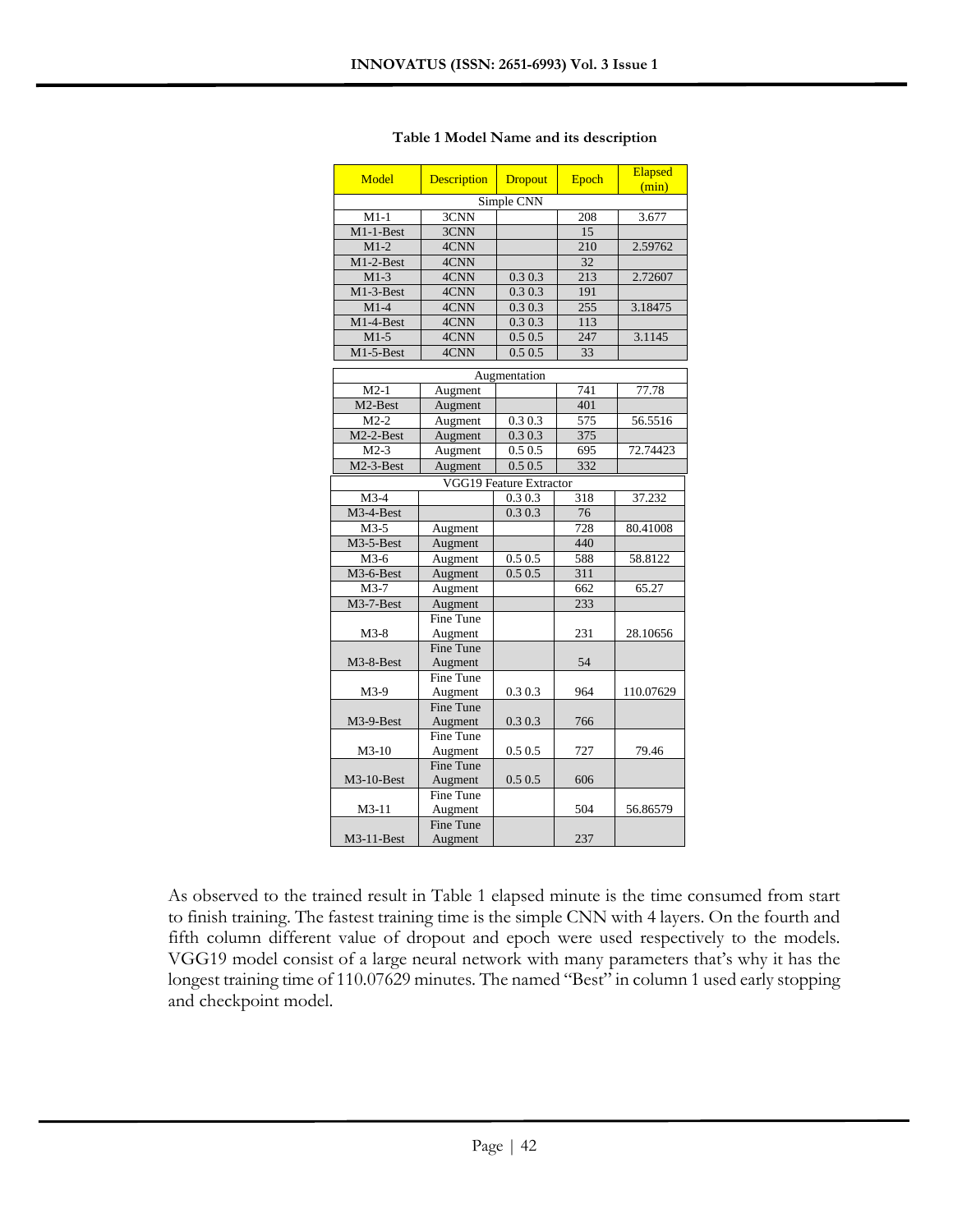|                        | Epoch | Loss       | Acc    | <b>Val Loss</b> | Val<br>Acc   |
|------------------------|-------|------------|--------|-----------------|--------------|
| $M1-1$                 | 208   | 5.83E-07   | 1      | 1.0059          | 0.8525       |
| $M1-1-Best$            | 15    | 0.0898     | 0.968  | 0.4266          | 0.9098       |
| $M1-2$                 | 210   | 3.98E-07   | 1      | 0.8855          | 0.918        |
| $M1-2-Best$            | 32    | 0.0135     | 0.9959 | 0.4515          | 0.9344       |
| $M1-3$                 | 213   | 0.0269     | 0.9948 | 0.8251          | 0.9098       |
| M1-3-Best              | 191   | 0.007      | 0.9959 | 0.6332          | 0.959        |
| $M1-4$                 | 255   | 2.34E-06   | 1      | 0.5055          | 0.9508       |
| $M1-4-Best$            | 113   | 0.00002756 | 1      | 0.3045          | 0.9754       |
| $M1-5$                 | 247   | 0.1157     | 0.9576 | 0.5523          | 0.9098       |
| $M1-5-Best$            | 33    | 0.0151     | 0.9959 | 0.3278          | 0.9508       |
| $M2-1$                 | 741   | 0.0503     | 0.9854 | 0.0169          | 0.9908       |
| M2-1Best               | 401   | 0.0411     | 0.9896 | 0.0111          | $\mathbf{1}$ |
| $M2-2$                 | 575   | 0.0436     | 0.9802 | 0.1321          | 0.968        |
| $M2-2-Best$            | 375   | 0.0493     | 0.9875 | 0.0127          | $\mathbf{1}$ |
| $M2-3$                 | 695   | 0.0526     | 0.9823 | 0.0903          | 0.9828       |
| $M2-3-Best$            | 332   | 0.0676     | 0.9771 | 0.0211          | 1            |
| $M3-4$                 | 318   | 0.2689     | 0.8686 | 0.1475          | 0.9462       |
| M3-4-Best              | 76    | 0.2661     | 0.8874 | 0.1612          | 0.9680       |
| $M3-5$                 | 728   | 0.1069     | 0.9562 | 0.1222          | 0.9591       |
| $M3-5-Best$            | 440   | 0.1074     | 0.9593 | 0.0329          | 1            |
| $M3-6$                 | 588   | 0.2826     | 0.876  | 0.157           | 0.9416       |
| M <sub>3</sub> -6-Best | 311   | 0.2776     | 0.8728 | 0.1634          | 0.9622       |
| $M3-7$                 | 662   | 0.089      | 0.9649 | 0.1163          | 0.9771       |
| M3-7-Best              | 233   | 0.1707     | 0.9322 | 0.0827          | 0.9920       |
| $M3-9$                 | 964   | 0.1577     | 0.9371 | 0.1347          | 0.9577       |
| M3-9-Best              | 766   | 0.2034     | 0.918  | 0.1048          | 0.9748       |
| $M3-10$                | 727   | 0.2358     | 0.8978 | 0.1682          | 0.9256       |
| $M3-10-Best$           | 606   | 0.2831     | 0.8833 | 0.1598          | 0.9600       |
| $M3-11$                | 504   | 0.0862     | 0.9666 | 0.1514          | 0.9755       |
| M3-11-Best             | 237   | 0.1389     | 0.9479 | 0.1258          | 0.9920       |

Overfitting is noticed when the training loss goes up meaning if the training loss got high the lower the training process. Malignant study[27] using CNN deep learning with the model Alexnet, VGG and with Area Under receiving Operating Characteristics (AUC) of 0.86 did not discuss overfitting and dropout. Table 2 uses different values of dropout as applied to the previous study that dropout at the max pooling layer[13] came up with a good result to overcome training loss**.** The resulted detection of abnormalities, such as polyps, ulcers[28]yet over-fitting still is not mentioned. Also in a polyp detection using deep learning model that reached 96%[17].

Table 2 shows that the highest accuracy percentage of 98.23% with less training loss of 9.03%. The observed best model is the Augmented (M2-3) with 0.5 0.5 dropout since accuracy is high while train loss is low. In the study that uses data augmentation controlled random noise to the training data[25]has also improve the CNN model[11] and each image is transformed into different position. Transfer of learning takes place when applying the previous model to another task during the generation of data or in feature extraction like in data augmentation. This concludes that applying augmented - pre-processing tasks and data augmentation techniques in deep learning offers better performance and outperforms other popular image processing techniques[11]

# **3.3 Optimization**

Optimization in a deep neural network could improve performance. Adam is the optimization technique used in training all the models.It was observed that optimization to reduce only the style and content losses led to highly pixelated and noisy outputs[29].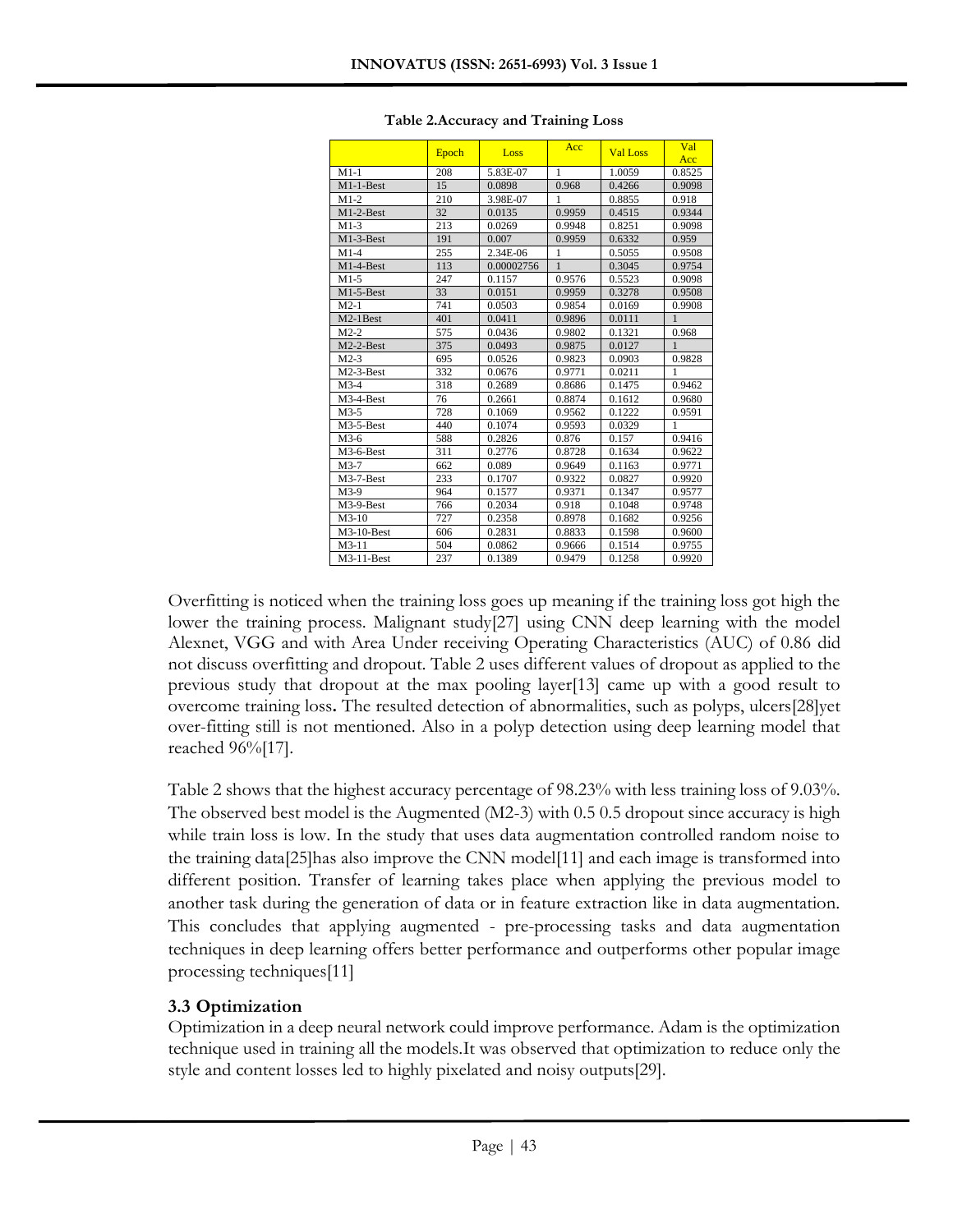Another way of improving the accuracy of the results is by tuning the machine leaning algorithm. Along the process of tuning dropout parameters was changed as resulted to different evaluated output and identified the best performance among the model.

Moreover, using VGG19 model many parameters are used compare from the simple CNN and Augmented model using a simple pre-trained model. VGG is one of the methods used in Transfer Learning. Like in the research works that incorporated popular Deep Learning (DL) architectures took advantage of transfer learning and this increases the learning efficiency of the problem by fine-tuning pre-trained models[25] like VGG16.

Different study applied the Transfer Learning with ResNet-50 for Malaria Cell-Image Classification[30]using fine-tune the pre-trained network (VGG19). It uses AlexNet and VGG 19 CNN architecture in SVM classifier, dropout, softmax, Relu, max pooling but again it did not discuss about overfitting, and evaluation accuracy. The mentioned study is different from this paper since Relu was activated and Adam was used all the time, sequential model uploaded from Keras and dropout was used interchangeably.

#### **3.4 Performance Measures**

#### **TABLE 3. CONFUSION MATRIX**

The performance measures used are Confusion Matrix, Area Under the Curve – Receiver Operating Characteristics (AUC - ROC), and precision. AUC-ROC is the mostly used evaluation results for comparing different classification while confusion matrix is one of the performance measurements for machine learning classification[11].

|                        |    |                         |                |    |           | Misclassification |
|------------------------|----|-------------------------|----------------|----|-----------|-------------------|
|                        |    |                         |                |    | Accuracy  | Rate              |
|                        |    |                         |                |    | $(TP+TN)$ | $(FP+FN)$         |
|                        |    |                         |                |    |           |                   |
| Model                  | TN | FP                      | FN             | TP | (TOTAL)   | <b>TOTAL</b>      |
| $M1-1$                 | 54 | 7                       | 8              | 53 | 87.7%     | 12%               |
| $M1-2$                 | 54 | 7                       | 8              | 5  | 79.7%     | 20%               |
| M1-2-Best              | 52 | 9                       | 9              | 52 | 85.2%     | 15%               |
| $M1-3$                 | 51 | 10                      | 8              | 53 | 85.2%     | 15%               |
| $M1-3-Best$            | 54 | 7                       | 12             | 49 | 84.4%     | 16%               |
| $M1-4$                 | 55 | 6                       | 3              | 58 | 92.6%     | $7\%$             |
| M1-4-Best              | 57 | $\overline{4}$          | $\overline{4}$ | 57 | 93.4%     | $7\%$             |
| $M1-5$                 | 54 | 7                       | $\overline{9}$ | 52 | 86.9%     | 13%               |
| M1-5-Best              | 55 | 6                       | 6              | 55 | 90.2%     | 10%               |
| $M2-1$                 | 58 | 3                       | 6              | 55 | 92.6%     | $7\%$             |
| M2-Best                | 61 | $\overline{0}$          | $\overline{4}$ | 57 | 96.7%     | $3\%$             |
| $M2-2$                 | 58 | 3                       | $\theta$       | 61 | 97.5%     | $2\%$             |
| M2-2-Best              | 60 | $\overline{1}$          | $\overline{1}$ | 60 | 98.4%     | $2\%$             |
| $M2-3$                 | 61 | $\overline{0}$          | $\overline{0}$ | 61 | 100.0%    | 0%                |
| $M2-3-Best$            | 60 | $\mathbf{1}$            | $\mathbf{1}$   | 60 | 98.4%     | $2\%$             |
| $M3-4$                 | 57 | $\overline{4}$          | $\overline{7}$ | 54 | 91.0%     | $9\%$             |
| M <sub>3</sub> -4-Best | 57 | $\overline{4}$          | 7              | 54 | 91.0%     | $9\%$             |
| $M3-5$                 | 60 | 1                       | 8              | 53 | 92.6%     | $7\%$             |
| $M3-5-Best$            | 60 | $\mathbf{1}$            | 8              | 53 | 92.6%     | $7\%$             |
| $M3-6$                 | 60 | 1                       | 11             | 50 | 90.2%     | 10%               |
| M <sub>3</sub> -6-Best | 59 | $\overline{2}$          | 10             | 51 | 90.2%     | 10%               |
| $M3-7$                 | 59 | $\overline{c}$          | 5              | 56 | 94.3%     | $6\%$             |
| M <sub>3</sub> -7-Best | 59 | $\overline{c}$          | 6              | 55 | 93.4%     | $7\%$             |
| $M3-9$                 | 60 | 1                       | 10             | 51 | 91.0%     | $9\%$             |
| M3-9-Best              | 56 | 5                       | 5              | 56 | 91.8%     | 8%                |
| $M3-10$                | 59 | $\overline{2}$          | 10             | 51 | 90.2%     | 10%               |
| M3-10-Best             | 58 | $\overline{\mathbf{3}}$ | 10             | 51 | 89.3%     | 11%               |
| $M3-11$                | 60 | 1                       | 6              | 55 | 94.3%     | $6\%$             |
| M3-11-Best             | 59 | $\overline{2}$          | $\overline{9}$ | 52 | 91.0%     | 9%                |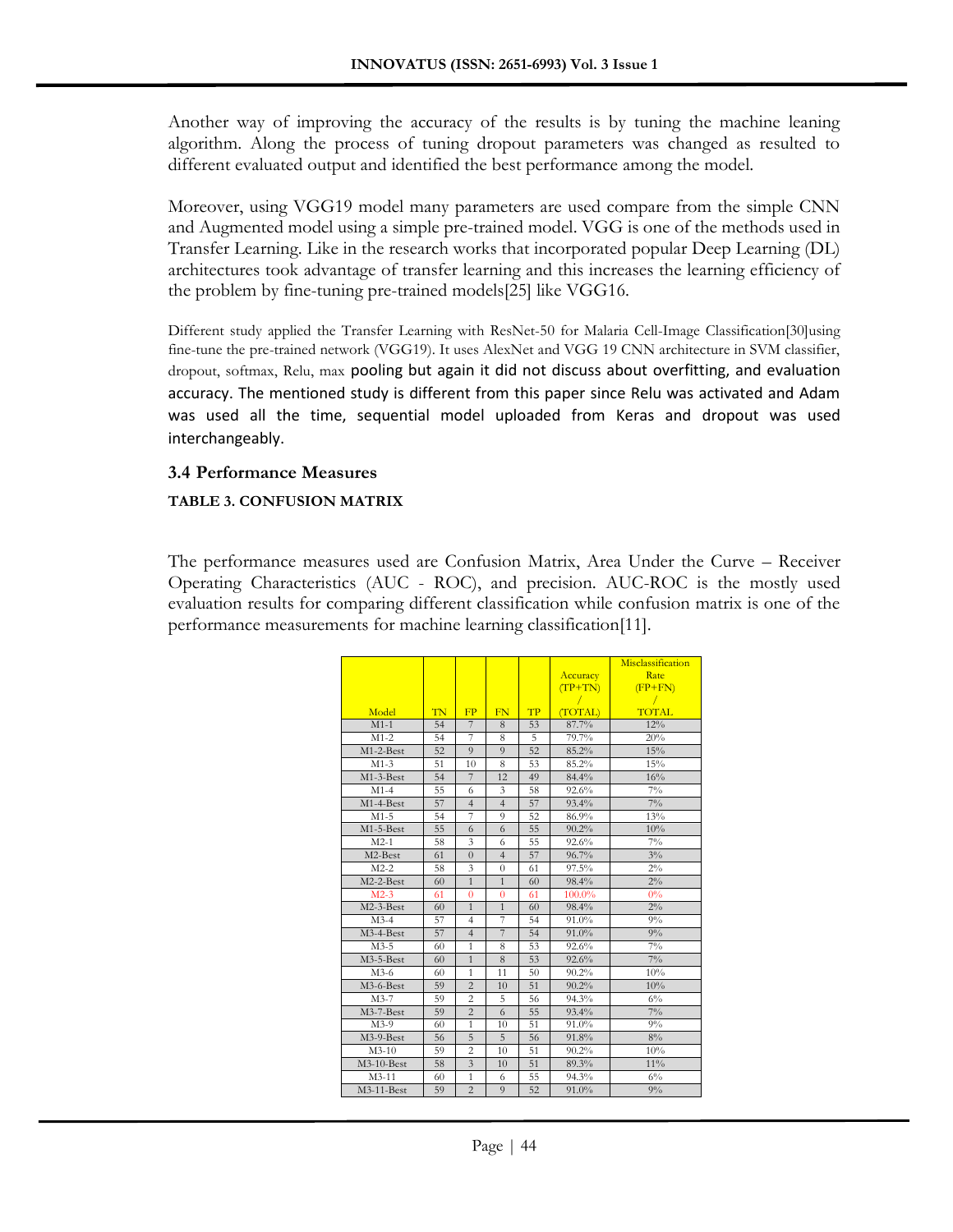Accuracy in Table 3 means it is the prediction identified correct and incorrect of the True Positive (TP) add to True Negative (TN) all over Total. Still as shown in Table 3 M2-3 has 0 misclassification rate among models.

Table 4 Shows the Sensitivity, Precision, and Specificity of the models, F1 Score and Receiver Operating Characteristics of each model.

|                         | Sensitivity/ |             | Specificity    |              |               |
|-------------------------|--------------|-------------|----------------|--------------|---------------|
|                         | Recall       |             | <b>TN</b>      |              |               |
|                         | <b>TP</b>    | Precision   | $\sqrt{ }$     |              |               |
|                         | $\sqrt{ }$   | <b>TP</b>   | Actual         | F1           |               |
|                         | Actual       | $\prime$    | N <sub>0</sub> | <b>Score</b> | <b>ROC</b>    |
| Model                   | Yes          | $(TP + FP)$ | (%)            | (%)          | $\frac{9}{6}$ |
| $M1-1$                  | 87           | 89          | 89             | 88           | 93            |
| $M1-1-Best$             | 75           | 85          | 85             | 80           | 88            |
| $M1-2$                  | 38           | 89          | 89             | 88           | 92            |
| $M1-2-Best$             | 85           | 85          | 85             | 85           | 91            |
| $M1-3$                  | 87           | 84          | 84             | 85           | 89            |
| $\overline{M}$ 1-3-Best | 80           | 89          | 89             | 84           | 92            |
| $M1-4$                  | 95           | 90          | 90             | 93           | 97            |
| M1-4-Best               | 93           | 93          | 93             | 93           | 97            |
| $M1-5$                  | 85           | 89          | 89             | 87           | 92            |
| M1-5-Best               | 90           | 90          | 90             | 90           | 95            |
| $M2-1$                  | 90           | 95          | 95             | 93           | 99            |
| M2-Best                 | 93           | 100         | 100            | 97           | 100           |
| $M2-2$                  | 100          | 95          | 95             | 98           | 100           |
| $M2-2-Best$             | 98           | 98          | 98             | 98           | 100           |
| $M2-3$                  | 100          | 100         | 100            | 100          | 100           |
| $M2-3-Best$             | 98           | 98          | 98             | 98           | $\mathbf{1}$  |
| $M3-4$                  | 89           | 93          | 93             | 91           | 97            |
| M3-4-Best               | 89           | 93          | 93             | 91           | 96            |
| $M3-5$                  | 87           | 98          | 98             | 93           | 98            |
| $M3-5-Best$             | 87           | 98          | 98             | 93           | 98            |
| $M3-6$                  | 82           | 98          | 98             | 90           | 97            |
| $M3-6$ -Best            | 84           | 97          | 97             | 90           | 96            |
| $M3-7$                  | 92           | 97          | 97             | 94           | 99            |
| M3-7-Best               | 90           | 97          | 97             | 93           | 98            |
| $M3-9$                  | 84           | 98          | 98             | 91           | 98            |
| M3-9-Best               | 92           | 92          | 92             | 92           | 98            |
| $M3-10$                 | 84           | 97          | 97             | 90           | 97            |
| $M3-10$ -Best           | 84           | 95          | 95             | 89           | 97            |
| $M3-11$                 | 90           | 98          | 98             | 94           | 99            |
| M3-11-Best              | 85           | 97          | 97             | 91           | 98            |

**Table 4.** Sensitivity, Precision, Specificity, F1 Score & Receiver Operating Characteristics of the Models

The precision in Table 4 identify the correctness of the prediction which is equal to TP / (TP+FP) while the specificity[31]means the proportion of the true negative occupying the actual negative. M2-3 model has the highest correctness rate of 100%.

In Table 2, the lowest accuracy percentage is 96.8% which is the Simple CNN (M1-1 Best) while the ROC in Table 4 reached 88%. M2-3 model got the highest ROC evaluation model of 100%.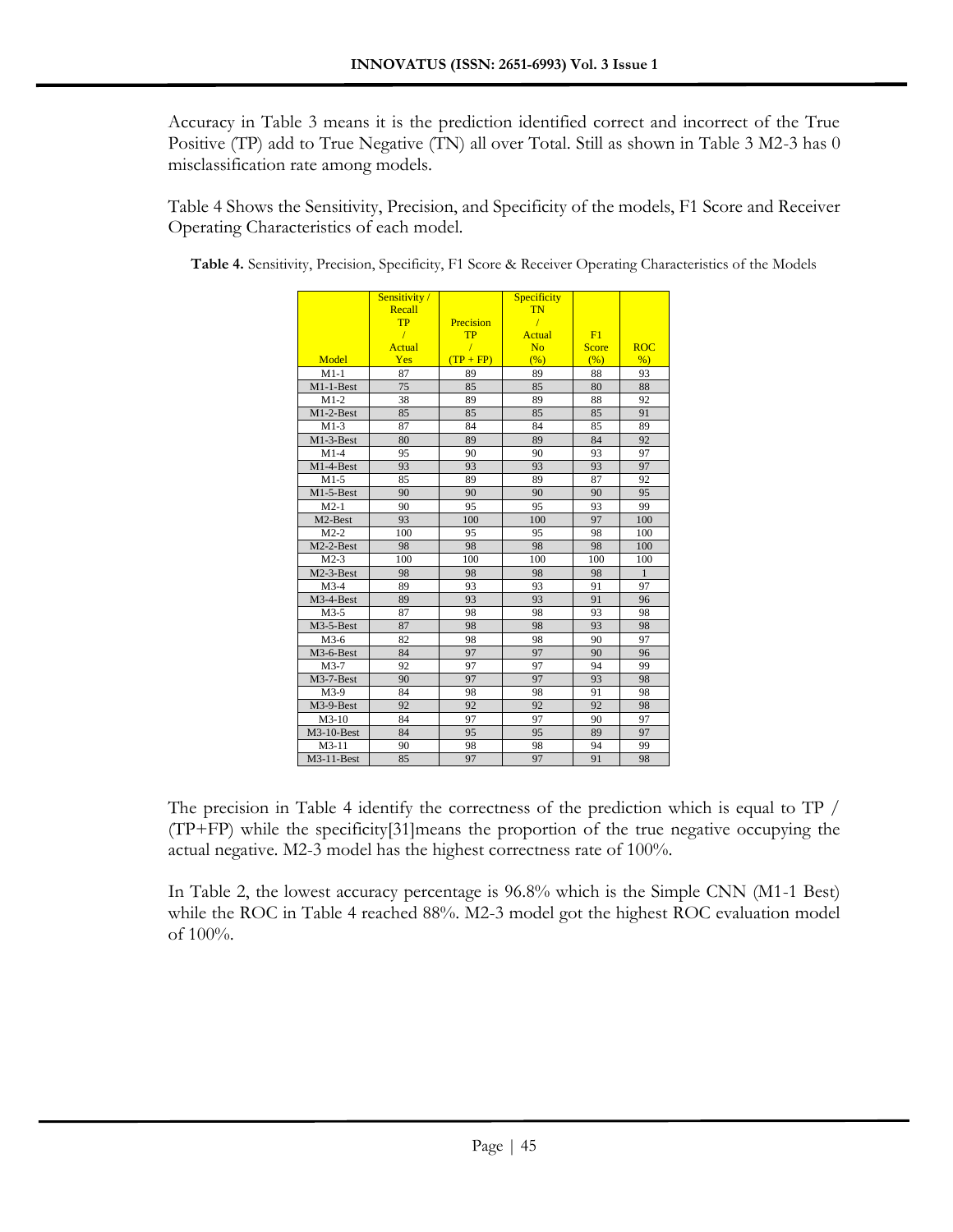#### **4 RESULTS AND DISCUSSION**

Figure 4 shows the simple CNN with high training accuracy and low validation accuracy in Figure 4(A) and 4(B) show low accuracy loss and high validation loss which indicates overfitting.



Figure 4. Performance plot Simple CNN training overfits validation data.



Figure 5. Performance Plot with image augmentation and dropout  $0.5$  0.5

The training loss was minimized in Fig. 5(B) because it plugged down to zero while the accuracy percentage goes up to 1. These results show the high performance for Augmenting data with dropout equivalent to 0.5 0.5.

The confusion matrix in Figure 6 shows 100 percent of predication model for polyp and nonpolyp image while 100% ROC in Figure 7.



Figure 6. Confusion Matrix of Augmented with Dropout 0.5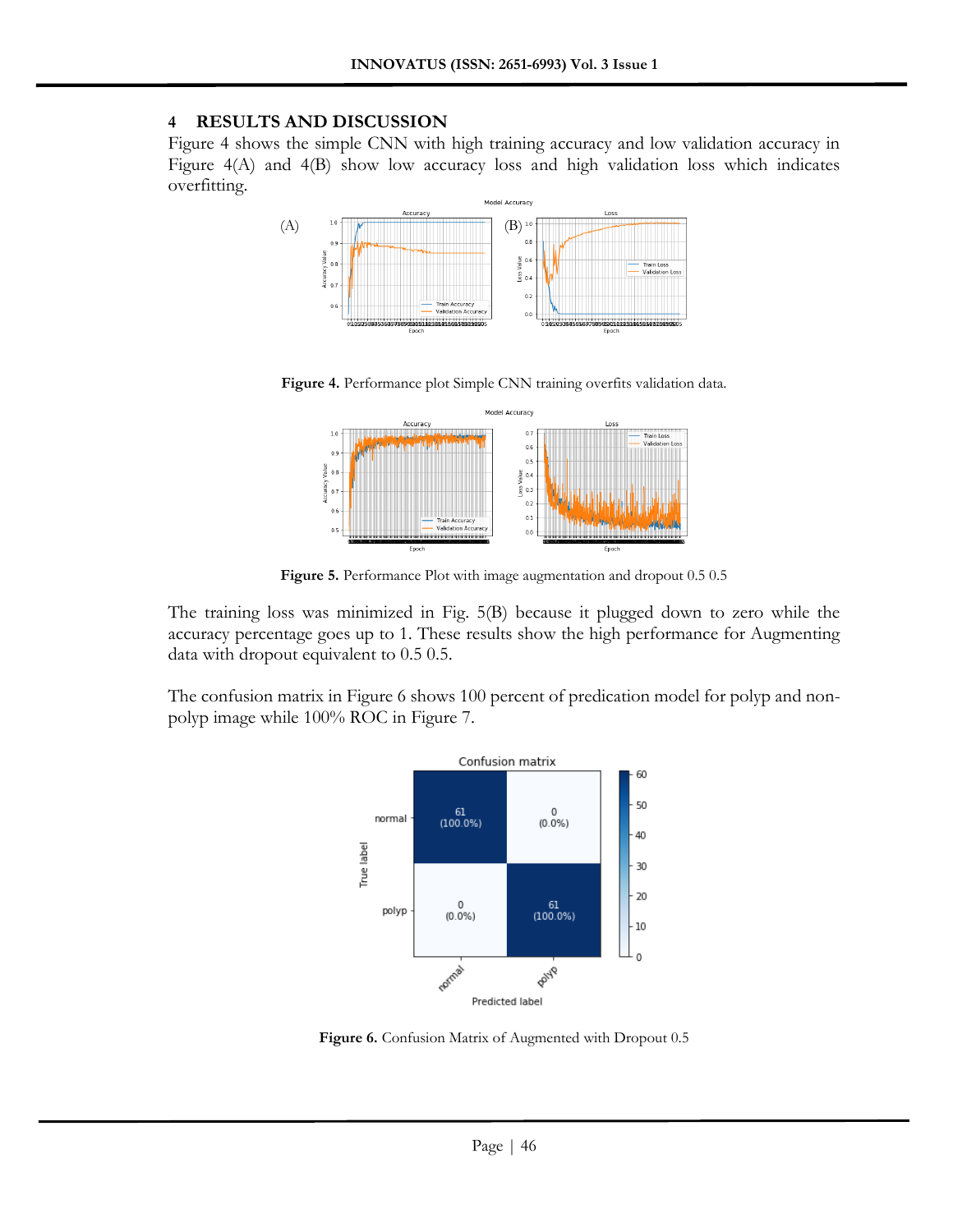

**Figure 7.** Receiver Operating Characteristics (ROC) Curve

Using a simple CNN layers with Adam and the different value of dropout to the series of model experiments came up with different results. This did adopt transfer learning as used by different study in detecting polyp and non-polyp image. Although previous study said that VGG19 is a more complex model as best-performing architectures[25] it is not the best resulted model but it is one of the three popular models such as Google Net and Residual Network. Simple 2CNN, Augmentation and VGG19 are the models used to randomly check which among them give the best performance based on the test results. It is concluded that the highest accuracy is the Augmentation with 0.5 dropout with the accuracy of 98.23% and in Figure 7 is the ROC curve of 100%. Transfer learning uses an adopted model (Simple CNN, Augmentation and VGG19) applied to another task as detecting polyp and non-polyp.

# **5 CONCLUSIONS**

Technology advancement and application of transfer of learning in deep learning models have direct implications to medical detection and diagnostic like detecting polyp and non-polyp to images. Transfer of learning produces different high percentage of accuracy by experimenting different models in the CNN. Malaria Cell Image classification is one of the example that uses 160 million parameters with 95.91% accuracy[30].

Therefore, the study which states that it improves its results from exploring pooling layers, data augmentation, fully connected pre-trained CNN layer as a feature extractor without VGG and SVM[32] is correct since the highest accuracy from among the experiments made is the augmentation with dropout of 0.5 0.5. Transfer learning was used in this paper because it applies dropout, Adam optimizer, tuning model, and over fitting from previous studies.

It is said that the two main approaches to implement transfer learning are weight initialization like using pooling layer and the feature extraction[3] in VGG model.

Furthermore, different CNN model and algorithm can be used in application of transfer learning.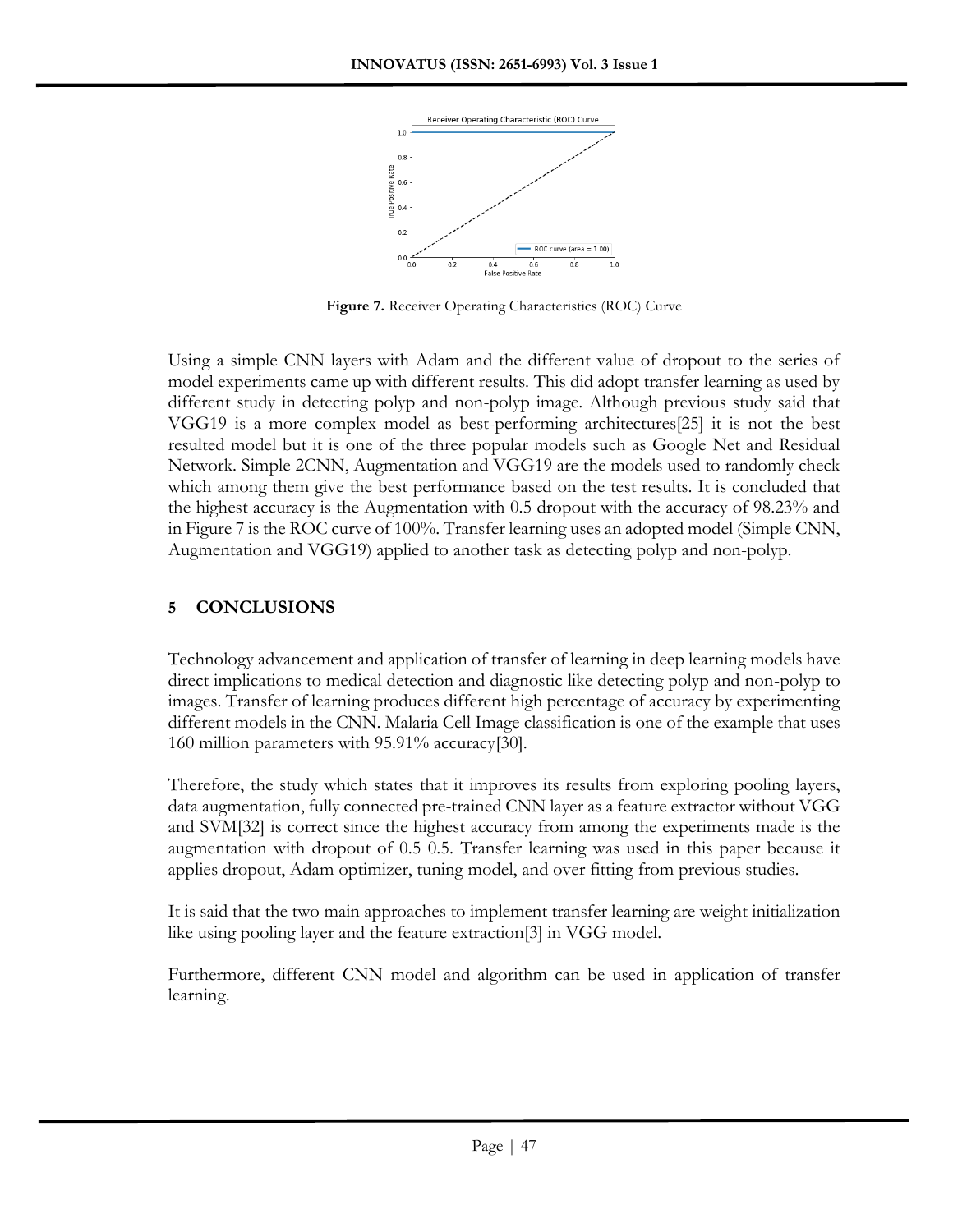#### **ACKNOWLEDGMENT**

I would like to acknowledge Engr. Alonica Villanueva for her unending suggestions and brainstorming sessions every time we meet; and to Engr. Menchie Miranda for her diligence and guidance in editing this paper.

#### **REFERENCES**

- [1] B. Taha, J. Dias, and N. Werghi, "Convolutional neural networkasa feature extractor for automatic polyp detection," *Proc. - Int. Conf. Image Process. ICIP*, vol. 2017-Septe, no. 1, pp. 2060–2064, 2018.
- [2] M. Ismail, A. A. Farag, R. Falk, and G. W. Dryden, "ENHANCED AUTOMATIC COLON SEGMENTATION FOR BETTER CANCER DIAGNOSIS University of Louisville , Louisville , USA Medical Imaging , Jewish Hospital , Abraham Flexner Way , Louisville , USA Division of Gastroenterology / Hepatology , University of Louisville ," pp. 91–94, 2014.
- [3] A. Goodfellow, Ian; Bengio, Yoshua; Courville, "Deep Learning," 人工知能学会誌, vol. 28, no. 5, 2013.
- [4] D. G. Vinsard *et al.*, "Quality assurance of computer-aided detection and diagnosis in colonoscopy," *Gastrointest. Endosc.*, vol. 90, no. 1, pp. 55– 63, 2019.
- [5] A. Shustanov and P. Yakimov, "CNN Design for Real-Time Traffic Sign Recognition," *Procedia Eng.*, vol. 201, pp. 718–725, 2017.
- [6] A. Kamilaris and F. X. Prenafeta-Boldú, "Deep learning in agriculture: A survey," *Comput. Electron. Agric.*, vol. 147, no. February, pp. 70–90, 2018.
- [7] D. E. Diamantis, D. K. Iakovidis, and A. Koulaouzidis, "Look-behind fully convolutional neural network for computer-aided endoscopy," *Biomed. Signal Process. Control*, vol. 49, pp. 192–201, 2019.
- [8] T. Liu *et al.*, "Recent advances in convolutional neural networks," *Pattern Recognit.*, vol. 77, pp. 354–377, 2017.
- [9] M. Oquab, L. Bottou, I. Laptev, and J. Sivic, "Learning and Transferring Mid-level Image Representations Using Convolutional Neural Networks," in *2014 IEEE Conference on Computer Vision and Pattern Recognition*, 2014, pp. 1717–1724.
- [10] X. Zhang *et al.*, "Real-time gastric polyp detection using convolutional neural networks," pp. 1–16, 2019.
- [11] A. A. Hernandez, "Classification of Fish Species with Augemented Data using Deep Convolutional Neural Network," pp. 2–7, 2016.
- [12] N. Reddy, A. Rattani, and R. Derakhshani, "Comparison of Deep Learning Models for Biometric-based Mobile User Authentication." [13] H. Wu and X. Gu, "Towards dropout training for convolutional neural networks," Neural
- [13] H. Wu and X. Gu, "Towards dropout training for convolutional neural networks," *Neural Networks*, vol. 71, pp. 1–10, 2015.
- [14] H. Salehinejad and S. Valaee, "Ising-Dropout: A Regularization Method for Training and Compression of Deep Neural Networks," pp. 1–5, 2019. [15] N. Tajbakhsh, S. R. Gurudu, and J. Liang, "Automated polyp detection in colonoscopy videos using shape and context information," *IEEE Trans. Med. Imaging*, vol. 35, no. 2, pp. 630–644, 2016.
- [16] G. Urban *et al.*, "Deep Learning Localizes and Identifies Polyps in Real Time With 96% Accuracy in Screening Colonoscopy," *Gastroenterology*, vol. 155, no. 4, pp. 1069-1078.e8, 2018.
- [17] O. Bardhi, D. Sierra-Sosa, B. Garcia-Zapirain, and A. Elmaghraby, "Automatic colon polyp detection using Convolutional encoder-decoder model," *2017 IEEE Int. Symp. Signal Process. Inf. Technol. ISSPIT 2017*, pp. 445–448, 2018.
- [18] R. Zhang, Y. Zheng, C. C. Y. Poon, D. Shen, and J. Y. W. Lau, "Polyp detection during colonoscopy using a regression-based convolutional neural network with a tracker," *Pattern Recognit.*, vol. 83, pp. 209–219, 2018.
- [19] T. Aoki *et al.*, "Automatic detection of erosions and ulcerations in wireless capsule endoscopy images based on a deep convolutional neural network," *Gastrointest. Endosc.*, vol. 89, no. 2, pp. 357-363.e2, 2019.
- [20] T. Doel *et al.*, "NiftyNet: a deep-learning platform for medical imaging," *Comput. Methods Programs Biomed.*, vol. 158, pp. 113–122, 2018.
- [21] L. Yuan, Z. Qu, Y. Zhao, H. Zhang, and Q. Nian, "A convolutional neural network based on TensorFlow for face recognition," *Proc. 2017 IEEE 2nd Adv. Inf. Technol. Electron. Autom. Control Conf. IAEAC 2017*, pp. 525–529, 2017.
- [22] C. T. Sari and C. Gunduz-Demir, "Unsupervised Feature Extraction via Deep Learning for Histopathological Classification of Colon Tissue Images," *IEEE Trans. Med. Imaging*, vol. PP, no. c, p. 1, 2018.
- [23] D. Graupe, *Deep Learning Neural Networks, Design and Case Studies*. World Scientific Publishing Co. Pte. Ltd., 2016.
- [24] J. Bernal, F. J. Sánchez, G. Fernández-Esparrach, D. Gil, C. Rodríguez, and F. Vilariño, "WM-DOVA maps for accurate polyp highlighting in colonoscopy: Validation vs. saliency maps from physicians," *Comput. Med. Imaging Graph.*, vol. 43, pp. 99–111, 2015.
- 
- [25] S. Dipanjan, R. Bali, and T. Ghosh, *Hands-On Transfer Learning with Python*. Packt Publishing, 2018. [26] A. Isidro and A. Fajardo, "Optimized Image Extracting Algorithm from Original Image using Ground Truth," *2019 Int. Conf. ICT Smart Soc.*, 2019.
- [27] S. Zhang *et al.*, "Computerized Medical Imaging and Graphics An investigation of CNN models for differentiating malignant from benign lesions
- using small pathologically proven datasets," *Comput. Med. Imaging Graph.*, vol. 77, p. 101645, 2019. [28] Y. Cong, S. Wang, J. Liu, J. Cao, Y. Yang, and J. Luo, "Deep sparse feature selection for computer aided endoscopy diagnosis," *Pattern Recognit.*,
- vol. 48, no. 3, pp. 907–917, 2015.
- [29] D. P. Kingma and J. Ba, "Adam: A Method for Stochastic Optimization," pp. 1–15, 2014.
- [30] A. Sai Bharadwaj Reddy and D. Sujitha Juliet, Transfer Learning with ResNet-50 for Malaria Cell Image Classification. .<br>[31] Q. Li et al., "Colorectal polyp segmentation using a fully convolutional neural network," Pr
- [31] Q. Li *et al.*, "Colorectal polyp segmentation using a fully convolutional neural network," *Proc. - 2017 10th Int. Congr. Image Signal Process.*
- *Biomed. Eng. Informatics, CISP-BMEI 2017*, vol. 2018-Janua, pp. 1–5, 2018. [32] E. Ribeiro, A. Uhl, G. Wimmer, and M. Häfner, "Exploring Deep Learning and Transfer Learning for Colonic Polyp Classification," vol. 2016, no. d, 2016.

**Arnel C. Fajardo, PhD** is a professor at the Computer Engineering Department of the Technological Institute of the Philippines in Quezon City. He finished his Doctor of Philosophy in Computer Engineering at Hanbat National University in 2014, Master's Degree in Computer Science at Dela Salle University in 1999 and Bachelor of Science in Electrical Engineering at the Mapúa Institute of Technology in 1991. His research interests include Artificial Intelligence, Image processing, Speech recognition, Software Engineering and Engineering Education. He has published more than 75 technical papers in Conferences and Journals